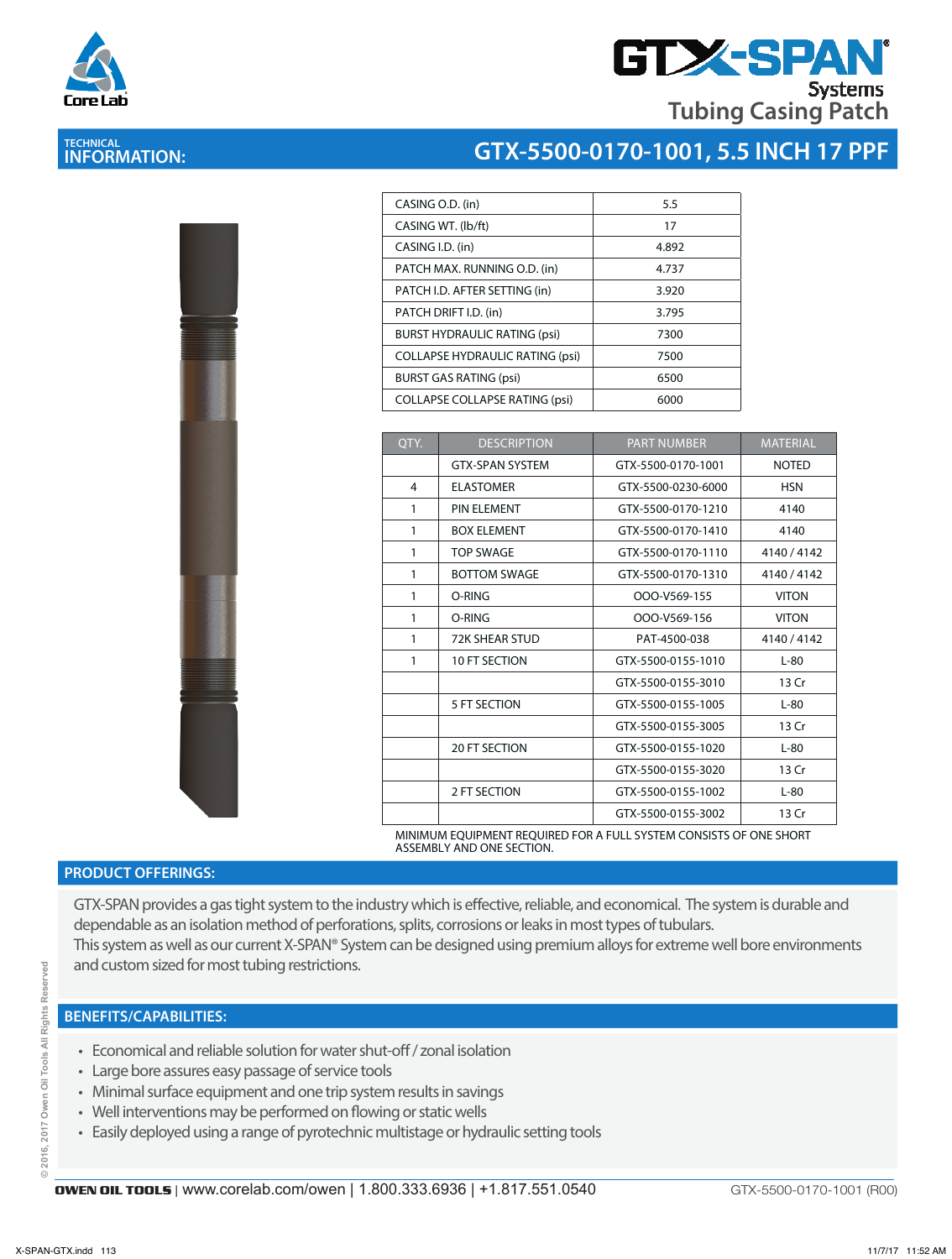

# **GTX-SPAN Tubing Casing Patch**

# **TECHNICAL INFORMATION:**





| CASING O.D. (in)                       | 5.5   |
|----------------------------------------|-------|
| CASING WT. (lb/ft)                     | 17    |
| CASING I.D. (in)                       | 4.892 |
| PATCH MAX. RUNNING O.D. (in)           | 4.737 |
| PATCH I.D. AFTER SETTING (in)          | 3.920 |
| PATCH DRIFT I.D. (in)                  | 3.795 |
| <b>BURST HYDRAULIC RATING (psi)</b>    | 7300  |
| <b>COLLAPSE HYDRAULIC RATING (psi)</b> | 7500  |
| <b>BURST GAS RATING (psi)</b>          | 6500  |
| <b>COLLAPSE COLLAPSE RATING (psi)</b>  | 6000  |

| QTY.         | <b>DESCRIPTION</b>                               | <b>PART NUMBER</b> | <b>MATERIAL</b>    |
|--------------|--------------------------------------------------|--------------------|--------------------|
| 4            | <b>ELASTOMER</b>                                 | GTX-5500-0230-6000 | <b>HSN</b>         |
| $\mathbf{1}$ | PIN ELEMENT                                      | GTX-5500-0170-1210 | 4140               |
| $\mathbf{1}$ | <b>BOX ELEMENT</b>                               | GTX-5500-0170-1410 | 4140               |
| $\mathbf{1}$ | <b>TOP SWAGE</b>                                 | GTX-5500-0170-1110 | 4140/4142          |
| $\mathbf{1}$ | <b>BOTTOM SWAGE</b>                              | GTX-5500-0170-1310 | 4140/4142          |
| $N+1$        | O-RING                                           | OOO-V569-155       | <b>VITON</b>       |
| $N+1$        | O-RING                                           | OOO-V569-156       | <b>VITON</b>       |
| $\mathbf{1}$ | 72K SHEAR STUD                                   | PAT-4500-038       | 4140/4142          |
| $\mathbf{1}$ | SET SCREW 1/4 INCH X 20<br><b>TPI, 5/16 INCH</b> | PUR-0501-030       | ALLOY              |
| N            | <b>10 FT SECTION</b>                             | GTX-5500-0155-1010 | $L-80$             |
| $\mathbf{1}$ | <b>SLEEVE NUT</b>                                | SET-3250-120       | 4130/4140          |
| $\mathbf{1}$ | <b>SLEEVE LOCK NUT</b>                           | SET-3250-121       | 4130/4140          |
| $\mathbf{1}$ | SETTING SLEEVE                                   | SET-3250-262       | 4140 / 4142        |
| $\mathbf{1}$ | <b>OUICK CHANGE ROD</b>                          | SET-3250-130       | 4130/4140          |
| $\mathbf{1}$ | <b>OUICK CHANGE NUT</b>                          | SET-3250-131       | 4130 / 4140        |
| $\mathbf{1}$ | TOP ADAPTER ROD                                  | SET-3250-132       | 4130/4140          |
| $N+1$        | ROD TANDEM CONNECTOR                             | SET-3250-133       | 4130/4140          |
| N            | 10 FT. ROD                                       | SET-3250-134       | 4140 / 4130        |
| OPT          | 5 FT. ROD                                        | SET-3250-135       | 4130/4140          |
| $\mathbf{1}$ | <b>BOTTOM ROD</b>                                | SET-3250-136       | 4130/4140          |
| $\mathbf{1}$ | <b>COLLET ASSEMBLY</b>                           | SET-3250-261       | <b>NOTED</b>       |
| $\mathbf{1}$ | <b>COLLET</b>                                    | SET-3250-259       | 4130 / 4140 / 4142 |
| $\mathbf{1}$ | <b>END SUB</b>                                   | SET-3250-156       | 4130/4140          |
| $\mathbf{1}$ | <b>COLLET SUPPORT</b>                            | SET-3250-164       | 4130/4140          |
| N            | <b>ROD SUPPORT</b>                               | SET-3250-160       | <b>ALUMINIUM</b>   |

MINIMUM EQUIPMENT REQUIRED FOR 10 FT. SYSTEM

© 2016 Owen Oil Tools All Rights Reserved **© 2016 Owen Oil Tools All Rights Reserved**